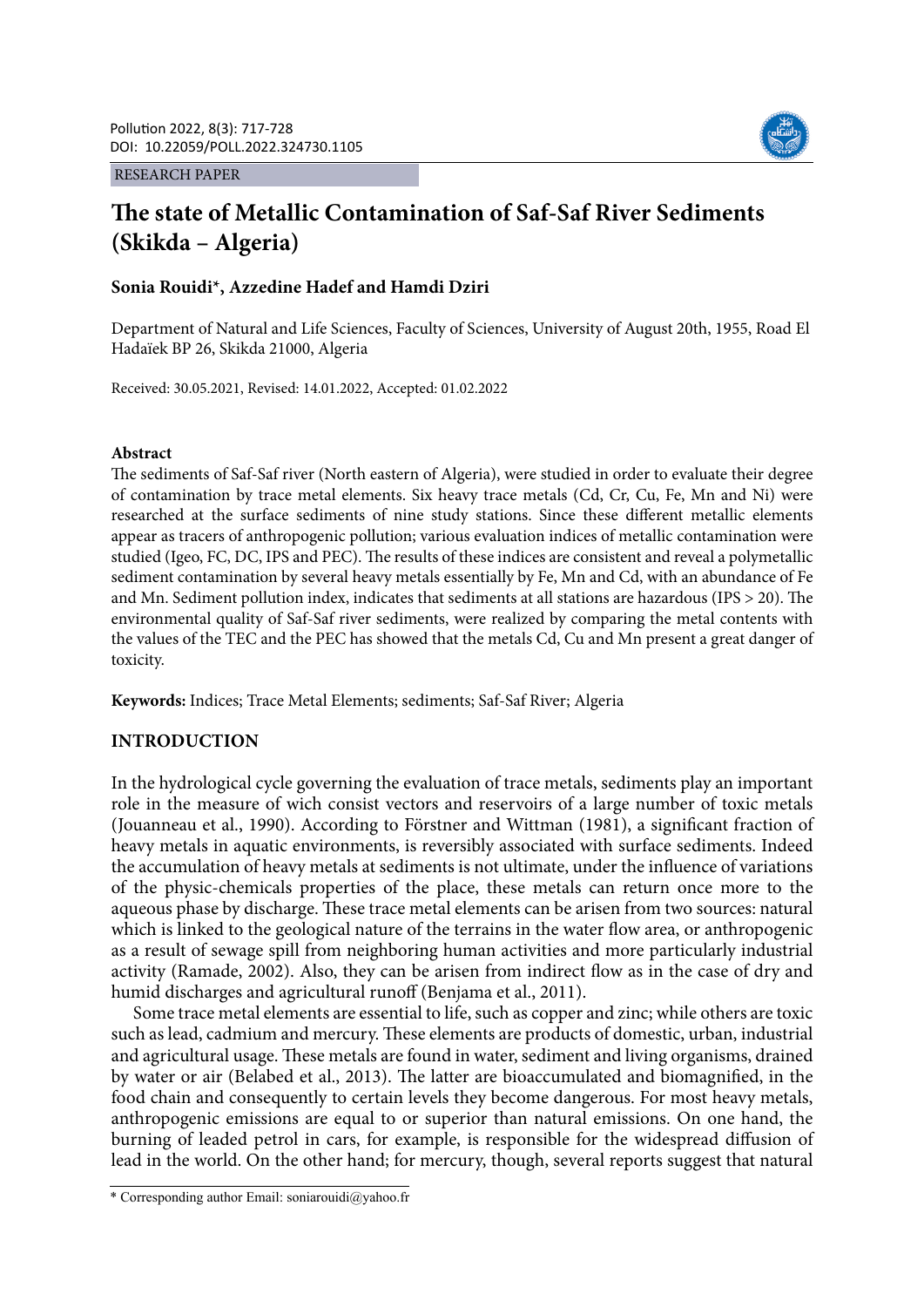emissions are quantitatively more important than anthropogenic inputs (Biney et al., 1991).

The elements inscribed in the list of priority substances in Europe are: cadmium, lead, mercury and nickel. Cadmium and mercury are besides classified as dangerous substances having priority. For those, the actions are put in place are aimed at stopping or removing releases, emissions and losses. The objective of the actions, being to find a representative level of the natural geochemical background.

There had not been any scientific research on heavy metals in sediments at the study area level yet. This study proposes to determine the degree of contamination by six studied heavy metal (Cd, Cr, Cu, Fe, Mn, Ni), at the surface sediments of a big part of Saf-Saf river, away from principal industrial sources. This same work is a part of a multi-disciplinary study, based on the assessment of the ecotoxicological status of Saf-Saf river, which is also carried out by the monitoring of hydrocarbon contamination and its identification in the sedimentary compartment and in the water, as well as the impacts of such pollution on the fauna and flora of this ecosystem.

#### **MATERIALS AND METHODS**

The Saf-Saf river, is the principal tributary of Skikda Bay presented in figure 1. It is fed exclusively upstream by water supplies from the Zerdaza dam, it narrows downstream before throwing into the Mediterranean Sea. The Saf-Saf basin covers an area of 1158 Km<sup>2</sup>, with an adjoining population of 460,000 inhabitants. However, this periurban stream is subject to many permanent discharges of urban and industrial origin (Hadjem, 2010).

Its northeastern banks, shelter the largest petrochemical platform of North Africa, with 1,200 ha of numerous oil complexes, the majority of which discharge directly their effluent into the river, especially in its part swallows (Rouidi, 2014). On its northwestern banks, it is bordered by a highway, as well as marble transformation workshops are located there. Its average width is about twenty meters with an average flow of  $69 \text{ m}^3 \text{s}^{-1}$  (S.C.I., 1989). Currently the entire ecosystem is affected, hydrocarbon and trace metal contamination has been detected, both in the waters and in the sediments of its part swallows (Benyoucef and Traifi, 2009; Hadjem, 2010; Bouchalit et al., 2012; Rouidi, 2014; Boudioua and Slimani, 2016).



**Fig 1.** Location of sampling stations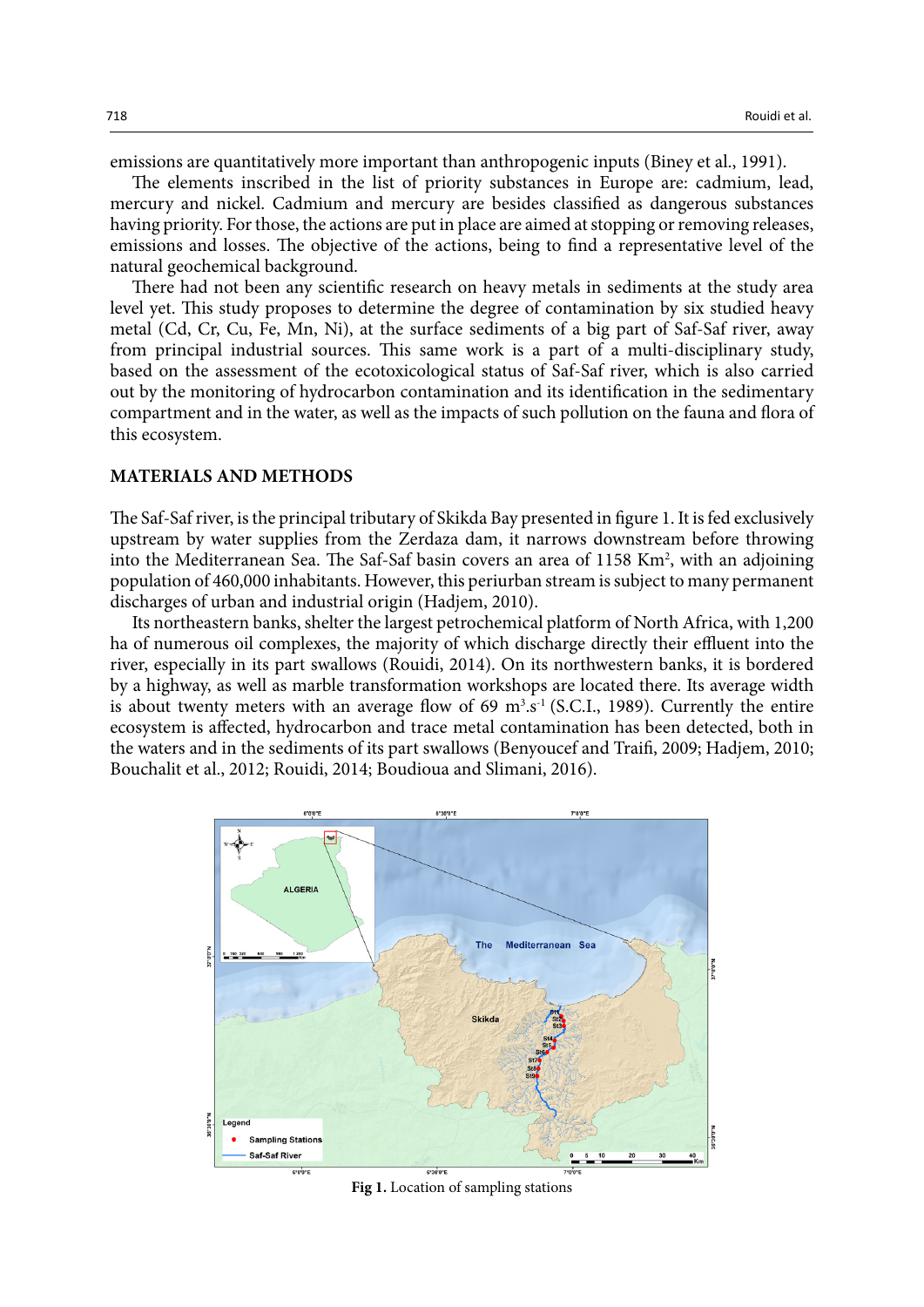| <b>Sites</b> | <b>Stations</b> | Latitude                                  | Longitude           | <b>Substrate</b> | pH   | CaCO <sub>3</sub><br>$(\%)$ | EC<br>$(\mu S/cm)$ | OM<br>(%) |
|--------------|-----------------|-------------------------------------------|---------------------|------------------|------|-----------------------------|--------------------|-----------|
|              | St1             | 36°50'70"N                                | $6^{\circ}56'13''E$ |                  | 7.58 | 25.4                        | 450                | 1.9       |
| Site 1       | St <sub>2</sub> | 36°50'69"N                                | 6°56'14"E           | Predominately    | 7.48 | 25.2                        | 510                | 1.5       |
|              | St3             | 36°50'75"N                                | $6^{\circ}56'15''E$ | Silty            | 7.64 | 25.6                        | 500                | 1.1       |
|              | St4             | 36°45'33"N                                | $6^{\circ}54'50''E$ | Predominately    | 8.00 | 25                          | 309                | 2.5       |
| Site 2       | St5             | $36^{\circ}45'34''N$                      | $6^{\circ}54'51''E$ | Silty-clay with  | 7.90 | 24.7                        | 485                | 2.1       |
|              | St6             | 36°45'35"N                                | $6^{\circ}54'52''E$ | coarse sand      | 7.61 | 25.3                        | 437                | 2.9       |
|              | St7             | $36^{\circ}41'93''N$                      | $6^{\circ}51'92''E$ |                  | 8.00 | 26.1                        | 480                | 2.4       |
| Site 3       | St8             | 36°41'94"N                                | $6^{\circ}51'94''E$ | Predominately    | 7.90 | 25.3                        | 543                | 2.42      |
|              | St9             | $36^{\circ}42^{\prime}03^{\prime\prime}N$ | $6^{\circ}51'88''E$ | Silty-clay       | 7.68 | 25.7                        | 495                | 2.38      |

**Table 1.** Detailed location and physicochemical properties of sampling stations **Table 1.** Detailed location and physicochemical properties of sampling stations

The coordinates of the nine (09) stations that served the sampling points which are located at the level of three (3) different sites, situated at the middle and downstream of our study area, are shown in Figure (1) and Table (1).

The surface sediments, are the first ten centimetres of depth, were taken at all stations, all located at the main bed of the Saf-Saf river. This type of sampling appears as the most appropriate whether one seeks to assess the history of contamination or to isolate the most recent sediments during monitoring actions (Charriau, 2009).

This work done in 2016, consisting of taking samples using a shovel , three sediment samples at the most likely areas to contain permanent sediment (on the banks and where the current is weak). This type of sample permits to collect by continuous scraping, the first five centimetres of the sediment on a surface of approximately one square metre. Stored at 4°C at plastic bags while sampling campaign, the samples are conditioned as soon as they arrive at the laboratory. Then, they are oven-dried at 80°C during 48 hours, next, crushed and sifted at 63 µm, according to the method quoted by Péna and Pico (1991).

 In fact, monitoring the metallic pollutants is conducted out at sediments whose fraction is less than 63 millimicron (Cosson, 1987), as in sedimentology, the metals are preferentially fixed on this fine fraction and the first centimeters of the surface layer can give us an idea, over several years of contamination (Claisse, 1995).

For heavy metals analysis, we followed the protocol described by UNEP (1995), which consists of transferring 500 mg of sample at teflon buckets of 35 mL and hot decomposed in the presence of an mixture of hydrofluoric acid (HF 48%) and aqua regia (HNO<sub>3</sub>/HCl concentrated, 1:3 v/v) at a Teflon "bomb" under pressure for six hours in order to complete sediment decomposition. Once digested, the samples at the buckets have been transferred at vials of 100 mL containing 5.6 g of boric acid  $(H_3BO_3)$  and at least 20 mL of distilled water.

After adjusting the gauge line with distilled water, the resulting solutions were left to rest for one night before proceeding with the analysis. The solutions were analysed in triplicata with air-acetylene flame and at the required wavelengths for each metal element, by means of spectrophotometer of atomic absorption of the ICE 3000 series.

A Certified Reference Material (CRM), was treated in the same manner as the samples to assess the accuracy of the results.

This stage of the work, was performed at the laboratory of the Natural Gas Liquefaction Complex of Skikda (GL1/K).

In order to have a good idea about the physico-chemical quality of our sediments, we have determined additional parameters which are pH, electrical conductivity (EC), total limestone (CT), organic matter (MO) and particle size and which were studied at the soil physics laboratory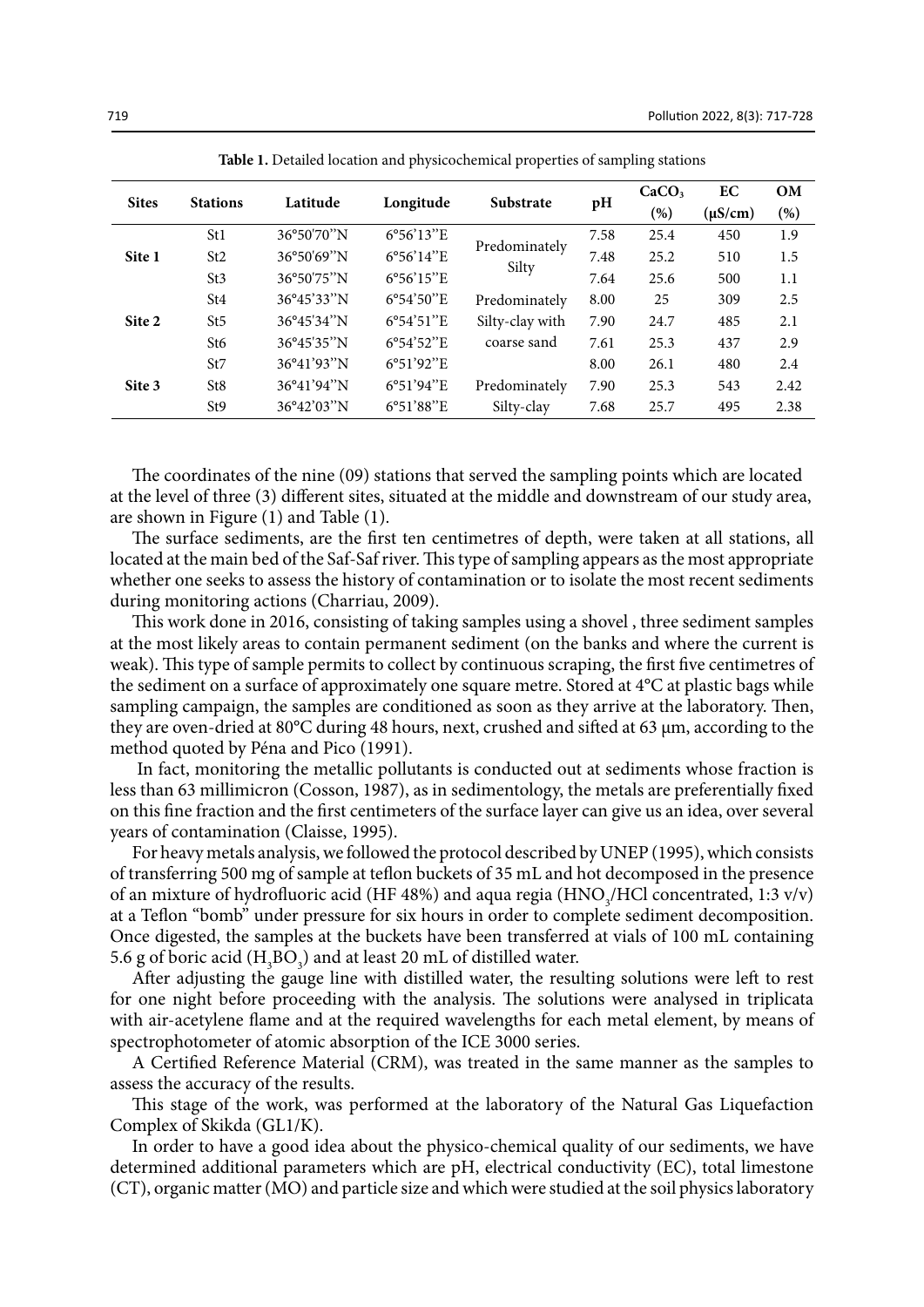| <b>Rapic 2.</b> Muller 3 classification (intuited, 1701) |                  |                                             |  |  |  |  |  |
|----------------------------------------------------------|------------------|---------------------------------------------|--|--|--|--|--|
| <b>Class</b>                                             | Value            | <b>Pollution intensity</b>                  |  |  |  |  |  |
| 0                                                        | Igeo $\leq 0$    | Unpolluted                                  |  |  |  |  |  |
|                                                          | $0 <$ Igeo $<$ 1 | Unpolluted to moderately polluted           |  |  |  |  |  |
| 2                                                        | $1 <$ Igeo $<$ 2 | Moderately polluted                         |  |  |  |  |  |
| 3                                                        | $2 <$ Igeo $<$ 3 | Moderately polluted to severely polluted    |  |  |  |  |  |
| 4                                                        | $3 <$ Igeo $<$ 4 | Severely polluted                           |  |  |  |  |  |
| 5                                                        | $4 <$ Igeo $<$ 5 | Severely polluted to very severely polluted |  |  |  |  |  |
| 6                                                        | $5 <$ Igeo       | Very severely polluted                      |  |  |  |  |  |

**Table 2.** Müller's classification (Müller, 1981) **Table 2.** Müller's classification (Müller, 1981)

of the University of August 20<sup>th</sup>, 1955-Skikda.

For the quantitative determination of pollution or the degree of pollution, the geoaccumulation index (Igeo), established by Müller (1981), was utilized (Table 2). This index is determined from the base level of the metal content in the sediments according to the following formula:

$$
Igeo = log2 (Cn/1.5Bn*)
$$
 (1)

with: Cn (Sediment concentration for element n), Bn (background or geochemical background for element n) and 1.5 (Constant taking into account natural fluctuations in the content of a given substance in an environment and low anthropogenic influences).

The background of the metal, indicates the concentration of the metal (of interest) in sediments where there was no anthropogenic input.

The contamination factor (CF) was utilized to express the level of contamination by each metal in the sediments. It is expressed as:

 $CF = Metal content in the sediment/Metal Background$  (2)

According to Hakanson (1980), the values of contamination factors were interpreted as the following:

CF< 1 indicates low contamination; 1<CF<3 indicates moderate contamination; 2<CF<6 indicates considerable contamination; CF>6 expresses very high contamination.

For the calculation of the two preceding indices, we used as geochemical background, the specific concentrations of carbonate substrates as defined by Thomas and Meybeck (1992).

According to Hakanson (1980), the degree of contamination (CD) is the sum of the CF. It allows estimating of polymetallic contamination for each sample point. It is calculated according to the following formula:

$$
CD_i = \sum CF_i
$$
 (3)

This index is associated with 4 quality classes:

CD < 6 (low contamination); 6 ≤ CD < 12 (moderate contamination); 12≤ CD < 24 (considerable contamination);  $24 \leq CD$  (very high contamination).

Introduced by Rubio et al. (2000), the Sedimentary Pollution Index (SPI) comprises several metals: Cr, Zn, Ni, Cu, Pb and Cd. This index is defined as a linear sum of CF and takes into consideration the relative toxicity of ETMs by a weighting factor (W).

It is the weight of each metal which is a function of its relative toxicity. Its formula is as the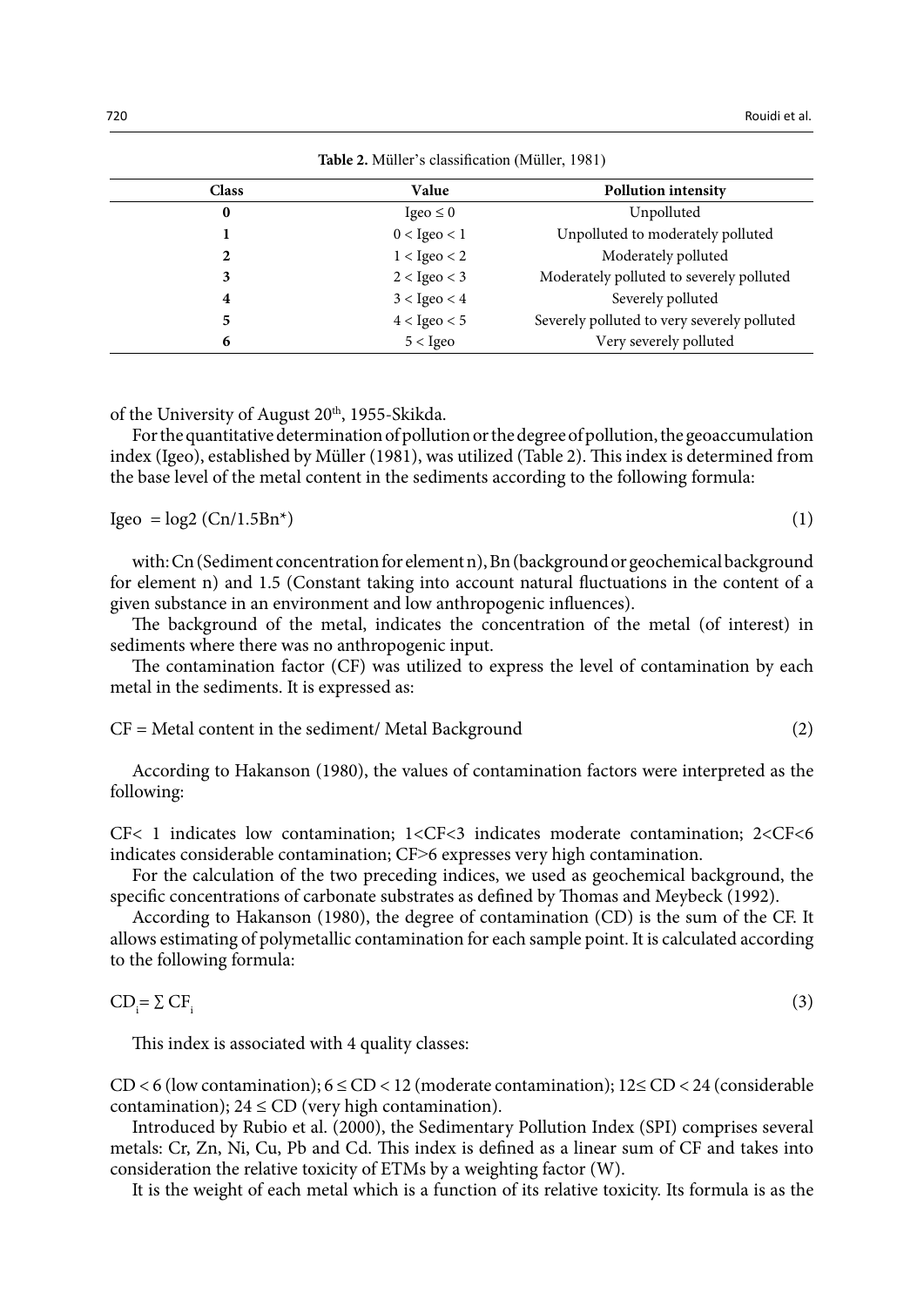following:

 $SPI = \Sigma(CF^* \cdot W^*) / \Sigma W_t$  (4)

where:

Wx: weight affected in the considered metal, Wt: ∑Wx

According to Singh et al. (2002), the SPI is associated with five quality classes:

0 ≤ SPI < 2 (healthy sediment); 2 ≤ SPI < 5 (weakly polluted sediment); 5 ≤ SPI < 10 (moderately polluted sediment);  $10 \leq$  SPI  $<$  20 (highly polluted sediment); SPI  $\leq$  20 (hazardous sediment).

Sediment Environmental Quality Assessment, was done by comparing the TME concentrations in the study area to the US guide values SQGs (Sediment Quality Guidelines), developed from a database of biological and ecological effects which could produce certain concentrations of pollutants in sediments. The TEC (Threshold Effect Concentration) and the PEC (Probable Effect Concentration) established by Macdonald et al. (2000), permit to evaluate the quality of marine and fresh water sediments. The TEC identifies contaminant concentrations below where living organisms in sediments are not affected; whereas the PEC identifies contaminant concentrations above in which we observe harmful effects on living organisms in sediments (Long et al., 1995; Ingersoll et al., 1996; MacDonald, 1997; Coulibaly et al., 2014).

According to Billon et al. (2010), admitting that the effects are simply cumulative, it is thus possible to calculate a global index:

$$
\Sigma \, \text{PEC} = \Sigma \, \left[ \left[ \text{ME} \right] / \left[ \text{Consensus} - \text{PEC} \right] \right] \tag{5}
$$

#### **RESULTS AND DISCUSSION**

The entire physico-chemical results are presented by 3 different sites, each of which comprises three successive stations which are the closest geographically: Site 1 (stations 1, 2 and 3), Site 2 (stations 4, 5 and 6) and Site 3 (stations 7, 8 and 9); these stations are with very close values (Table 1).

The studied sediments texture was analyzed depending on the Pipette Particle Size Method of Robinson Khon. The obtained results are as follows (Table 1):

Stations 1, 2 and 3: texture is predominately silty;

Stations 4, 5 and 6: texture is predominately silty-clay, accompanied with a strong presence of coarse sand;

Stations 7, 8 and 9: texture is predominately silty-clay.

Our samples have neutral to slightly alkaline pH rates with values ranging from 7.48 to 8.02. These characteristics reflect well the nature of the sediments dominated by limestone and clay terrains. All these same pH conditions, the importance of physical processes is not surprising in a river whose pH near to neutrality and where the metal is predominant in its particulate form (Axtmann and Luoma, 1991).

The medium values of the calcium carbonate  $(CaCO<sub>3</sub>)$  contents of the sediments of the diverse sampling stations show more or less similar CT rates (25 to 25.7%) (Table 1).

Table 1 presents the measurement of electrical conductivity (EC) showed variations between the different analyzed samples (309 to 543  $\mu$ S/cm). These variations are well typical of the observed conductivity in fresh water sediments  $(100<\text{EC}<1000 \text{ }\mu\text{S/cm})$ . Nothing that the relatively important were recorded at a few stations reflecting also a high mineralisation which can be attributed to industrial and/or urban discharges as well as the salty nature of the subbasin in question (Sahli et al., 2014).

The organic matter (OM) develops a chelating effect on metal elements. It constitutes there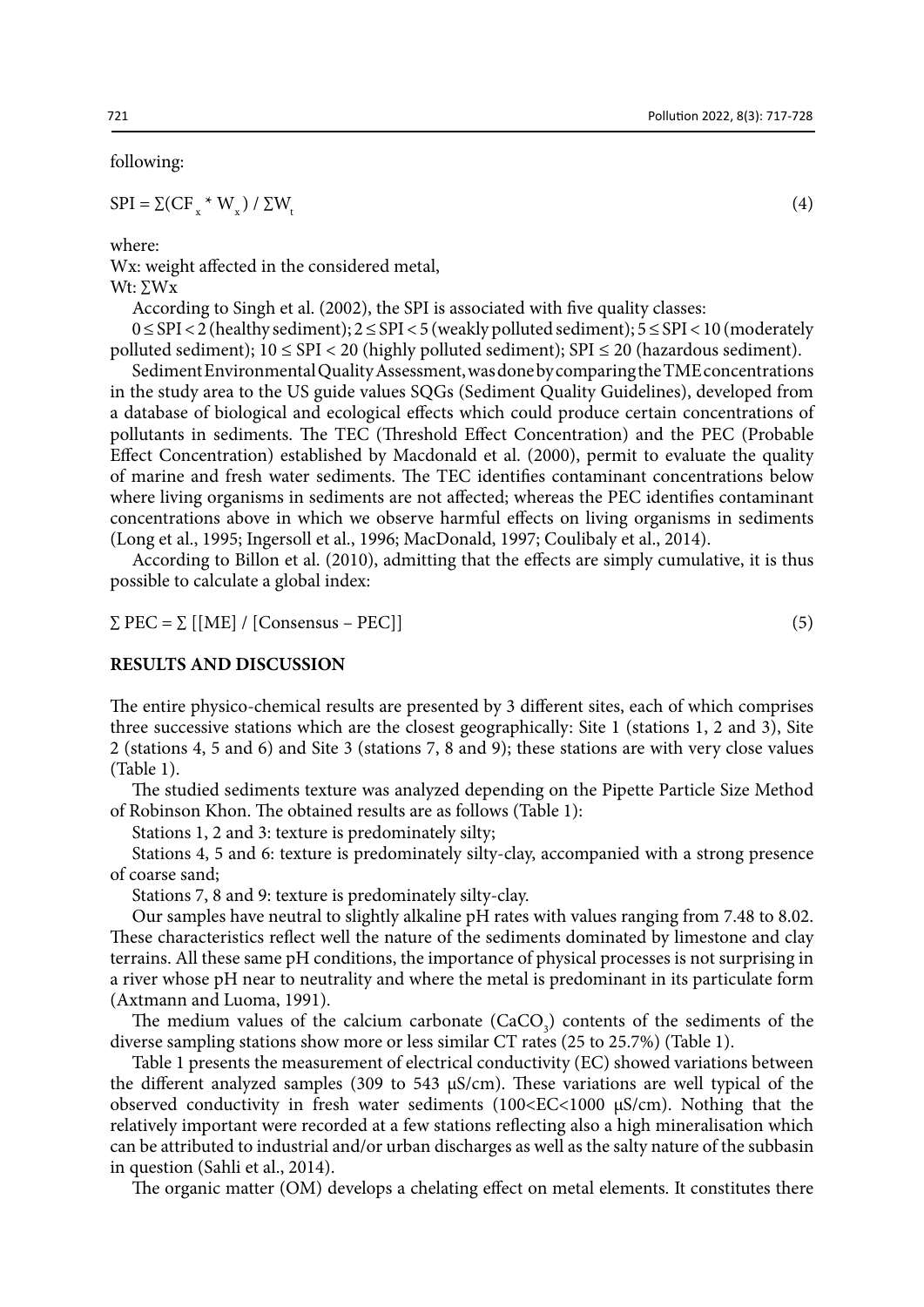by a privileged support engendering an organo-metallic "complexation" at sediments (Mseddi and Ben Mammou, 2014).

The analysis of the studied sediments shows relatively lower organic contents, which vary between 1.5 and 2.5% (Table 1). Thus, the whole analysed stations did not show an important carbon pollution.

The Saf-Saf river drains in its passage the leaching waters of the river basins, where there is an important agricultural activity, as well as the polluted releases of numerous industrial units and the non-treated domestic discharges of plenty urban agglomerations (Salah Bouchaour, Ramdane Djamel and Hamadi Krouma, headquarters of our stations), which keep to develop in its surroundings.

All these tributaries, brought to the Saf-Saf river pollutants of various natures, in notable quantities and which end up inevitably in the Mediterranean Sea.

Analysis of trace metal elements in the sediments of the Saf-Saf wadi revealed the presence of Cd, Cr, Cu, Fe, Mn and Ni in all samples.

Metal contents at Saf-Saf river sediments, the crustal metal concentrations (Rudnick and Gao, 2003) and geochemical background noise (Thomas and Meybeck, 1992), were presented in Table 3.

Generally, the sediments of the nine stations present strong concentrations of TMEs, which vary from one station to another. With the exception of Cr, the maximum studied metal contents are higher than the UCC (Upper Continental Crust) values quoted by Coulibaly et al.,(2014) thus showing the existence of pollution by Cd, Cu and Ni.

The comparison of the minimum TME contents at the different stations with those of background noise shows contamination by Cd, Fe and Mn.

The most abundant element at the sediments of the Saf-Saf wadi is the Fe. Its concentrations ranged from 18723.89 to 23428.12 µg/g. According to Welken and Weiller (1987) the high Fe content may be linked to the structure of silicates that are a part of the major sediment constituents.

In second position, we have the Mn whose values ranged from 3379.76 to 4780.84 µg/g. The remarkable enrichment at this major element, reflects an existence of a metal contribution linked with human activities at the level of the watershed.

In turn the Ni oscillates from 57.24 to 80.12 µg/g ; with concentrations higher than those of the UCC, but very close to those of the geological background.

Concerning copper and cadmium, they also have significant levels in the sediments of Saf-Saf river, with a margin of 32.46 to 72.81 µg/g for Cu and 7.34 to 16.7 µg/g for Cd. These levels reflect obvious sediment contamination, as they exceed considered values as natural (Background).

The least abundant element is chromium. It varies from 4.48 to 17.28 µg/g at all the stations, with concentrations below reference levels. Its presence in the sediments of the different stations, is therefore totally natural.

On average, the order of enrichment of the various metal elements at the sediments of the study stations is: Fe >Mn> Ni> Cu> Cd> Cr.

However, the levels of determined metals correspond to adsorbed TMEs to the particles and reflect the level of contamination and not the total content (Afri-Mehennaoui et al., 2009).

Trace metal levels in the sediments at the Saf-Saf river were compared with those of other sites in order to assess the contamination degree of these sediments at the national and Maghrebian scale (Table 4). The comparison shows that the contamination of the studied TMEs at our sediments is much lower than those other comparison regions with the exception of iron. This same comparison proves that, the sediments of the Nile river (Egypt) quoted by Fawzy et al. (2017), have significantly lower concentrations than at other studied sites.

The determination of the level of anthropogenic pollution by trace metal elements (TMEs) at the sediments of the Saf-Saf river, with the aid of the geoaccumulation index (Müller, 1981);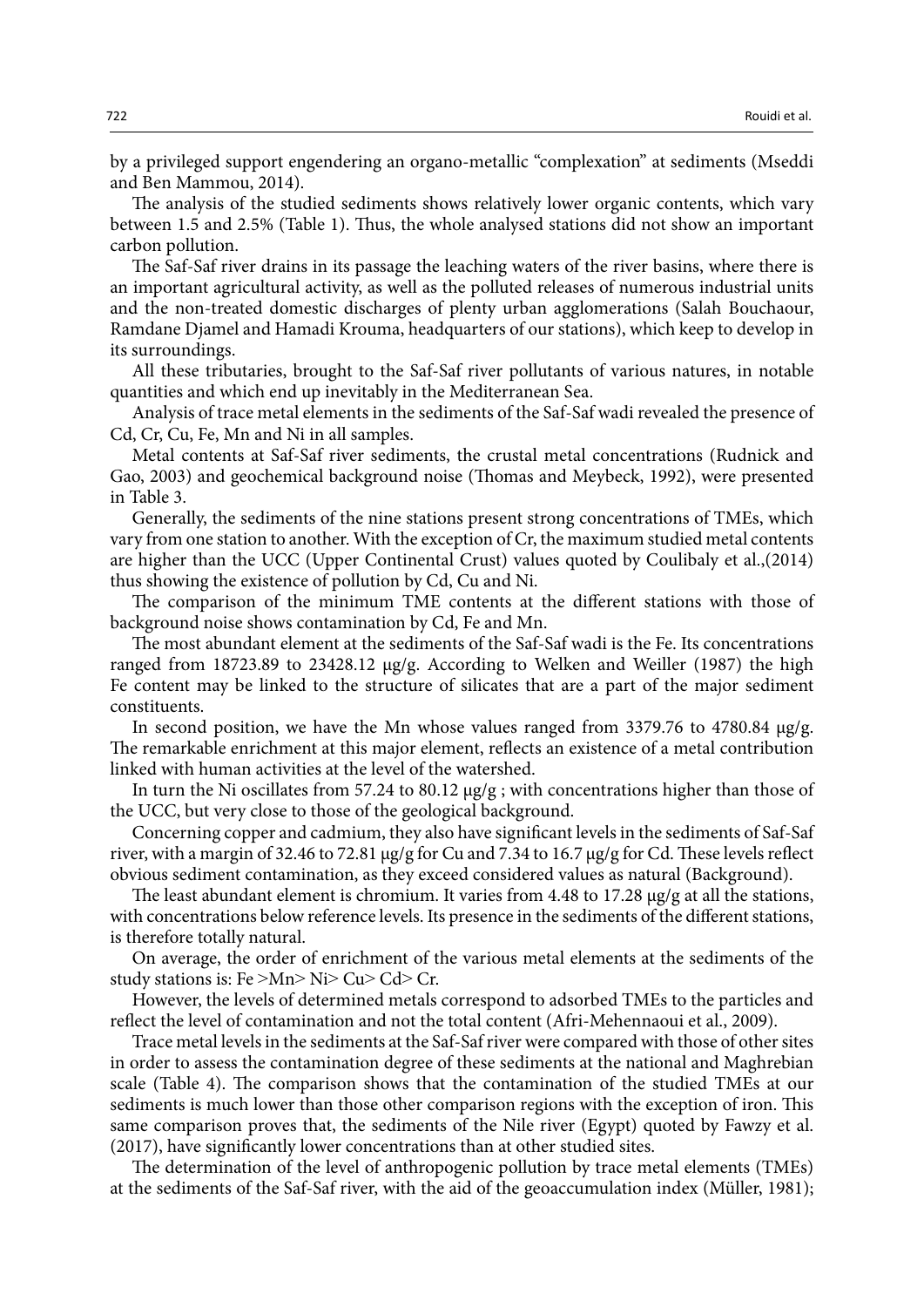| <b>Stations</b>         | C <sub>d</sub> | $\mathbf{C}$ r | Cu    | Fe       | Mn           | Ni    |
|-------------------------|----------------|----------------|-------|----------|--------------|-------|
| St 1                    | 12.08          | 10.79          | 36.36 | 19949.50 | 4024.21      | 62.66 |
| St <sub>2</sub>         | 14.96          | 13.52          | 32.46 | 19634.34 | 4442.60      | 68.00 |
| St <sub>3</sub>         | 16.70          | 10.89          | 34.13 | 19994.54 | 4780.84      | 69.84 |
| St4                     | 15.72          | 04.85          | 36.39 | 18723.89 | 3392.30      | 80.12 |
| St <sub>5</sub>         | 12.20          | 04.84          | 47.42 | 21003.49 | 3476.42      | 73.63 |
| St <sub>6</sub>         | 12.85          | 04.48          | 39.98 | 23428.12 | 3379.76      | 64.54 |
| St 7                    | 07.34          | 13.54          | 72.81 | 22089.98 | 3518.43      | 59.74 |
| St 8                    | 08.90          | 15.17          | 55.72 | 22553.35 | 4151.92      | 61.66 |
| St 9                    | 09.48          | 17.28          | 58.03 | 22227.47 | 4217.02      | 57.24 |
| Min                     | 7.34           | 4.48           | 32.46 | 18723.89 | 3379.76      | 57.24 |
| Max                     | 16.7           | 17.28          | 72.81 | 23428.12 | 4780.84      | 80.12 |
| Mean                    | 12.25          | 10.60          | 45.92 | 21067.19 | 3931.50      | 66.38 |
| SD <sup>a</sup>         | 3.03           | 4.55           | 12.93 | 1495.29  | 482.38       | 6.86  |
| UCC <sup>b</sup>        | 0.1            | 35             | 14    |          |              | 19    |
| Background <sup>c</sup> | 0.3            | 120            | 50    | 51.8     | $\mathbf{1}$ | 80    |
| $SQG - TECd$            | 0.99           | 43.4           | 31.6  | 20000    | 22.7         | 460   |
| $SQG - PECd$            | 4.98           | 111            | 149   | 40000    | 48.6         | 1100  |

**Table 3.** The average levels of TME at the nine study stations (μg/g) **Table 3.** The average levels of TME at the nine study stations (μg/g)

<sup>a</sup> SD: Standard Deviation

 $^{\rm b}$  UCC : Upper Continental Crust (Coulibaly et al., 2014).

<sup>c</sup> Background (Thomas and Meybeck, 1992).

<sup>d</sup> Sediment quality guideline (MacDonald et al., 2000) ; TEC and PEC values of Fe and Mn (Copaja and Muñoz, 2018).

| Area                       | C <sub>d</sub> | Cr        | Cu         | Fe       | Mn        | Ni         | References             |
|----------------------------|----------------|-----------|------------|----------|-----------|------------|------------------------|
| Saf-Saf river (Skikda,     | 12.25          | 10.60     | 45.92      | 21067.19 | 3931.50   | 66.38      |                        |
| Algeria)                   | $\pm 3.03$     | ±4.55     | ±12.93     | ±1495.29 | ±482.38   | ±6.86      | Current study          |
| Djendjen river (North      | 1.10           |           | 121.56     |          |           | 140.68     | Krika and Krika        |
| Eastern Algeria)           | $\pm 0.07$     |           | $\pm 4.50$ |          |           | ±2.52      | (2018)                 |
| Nil river (North Eastern   | 2.34           |           | 38.83      |          |           |            | Krika and Krika        |
| Algeria)                   | $\pm 0.22$     |           | $\pm 2.47$ |          |           | ۰          | (2017)                 |
| <b>Bassin Boumerzoug</b>   | 1.19           | 46.82     | 31.18      |          |           | 24.19      |                        |
| (North Eastern Algeria)    | $\pm 0.68$     | ±17.54    | ±79.15     |          |           | $\pm 5.02$ | Sahli et al. (2014)    |
| Seybouse river             |                | 9.50      | 145.15     | 2460.20  | 3.60      | 16.80      |                        |
| (Annaba, Algeria)          |                | $\pm 3.2$ | ±35.2      | ±74.8    | $\pm 1.2$ | $\pm 2.6$  | Louhi et al. (2012)    |
| Seybouse river (Guelma,    | $0.219 -$      |           | $7.09 -$   | 18 685 - |           | $8.58 -$   | Talbi and Kachi,       |
| Annaba - Algeria)          | 4.158          |           | 45.41      | 37990    |           | 41.13      | (2019)                 |
| Rémir river                | 64.2           | 41.95     | 44.6       | 27163    | 1204.1    |            |                        |
| (Tunisia)                  |                |           |            |          |           |            | Mseddi and Ben         |
| Siliana river<br>(Tunisia) | 0.4            | 47.1      | 17.88      | 15276.88 | 189.08    |            | Mammou (2014)          |
|                            | $0,752-$       | $3,85-$   | $8,47-$    | $3,08-$  |           |            |                        |
| Hassar river (Marroco)     | 2,105          | 115,97    | 5969,17    | 207,69   |           |            | Nahli et al. (2016)    |
| The Nile<br>(Aswan, Egypt) | 0.1            | 2         | 0.75       | 672      | 10.9      | 0.82       | Fawzy et al.<br>(2017) |

**Table 4.** Trace metal elements concentrations at sediments of different rivers (μg/g) **Table 4.** Trace metal elements concentrations at sediments of different rivers (μg/g)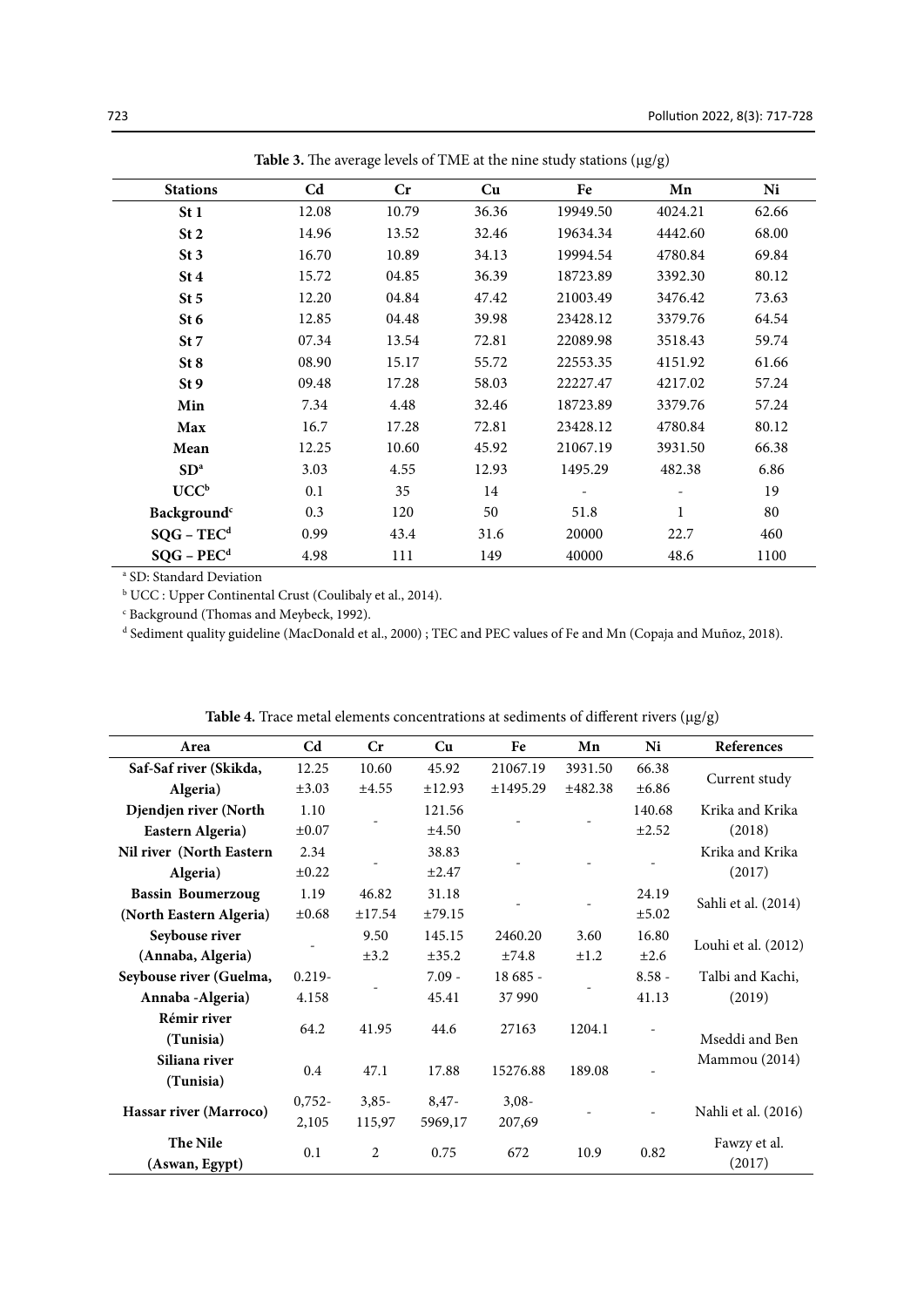showed by means of the obtained averages (Table 5) that the sediments of stations 1, 5, 6, 7, 8 and 9 are strongly polluted by Cd. In parallel, stations 2, 3 and 4 are extremely polluted by the same element.

Conserning Cr, Cu and Ni, whose presence is at all sediments results in negative Igeo values, was not reflecting also any pollution.

The calculation of the Igeo du Fe and Mn, gave for the whole stations only averages  $> 5$ , translating an extreme pollution by these elements.

The calculation results of the contamination factors of the diverse studied TMEs are presented in Table 6.

According to the Hakanson scale (Hakanson, 1980), the CF of Cd, Fe and Mn at the sediments of all stations in the Saf-Saf river reflect very high contamination (CF $>$ 6).

On the other hand, Cr has an absent to a low contamination in all sediments, with a values of  $CF < 1$ .

The Cu and Ni CF calculation also shows an absent to low contamination at most stations, with the exception of stations 7, 8 and 9 for Cu and station 4 for Ni, which  $1 \leq CF \leq 3$ , indicates a moderate contamination at these stations.

Table 6 exposes as well as results at the level of polymetallic contamination of all workstations, expressed by the degree of contamination (DC). These data show the presence of a very high contamination by all treated TMEs, at the level of the whole analyzed sediments, with the

| <b>Stations</b> | Igeo           |         |         |      |       |         |  |  |  |  |
|-----------------|----------------|---------|---------|------|-------|---------|--|--|--|--|
|                 | C <sub>d</sub> | Cr      | Cu      | Fe   | Mn    | Ni      |  |  |  |  |
| St <sub>1</sub> | 4,75           | $-4,06$ | $-1,04$ | 8,00 | 11,39 | $-0,94$ |  |  |  |  |
| St <sub>2</sub> | 5,06           | $-3,73$ | $-1,21$ | 7,98 | 11,53 | $-0,82$ |  |  |  |  |
| St <sub>3</sub> | 5,21           | $-4,05$ | $-1,14$ | 8,01 | 11,64 | $-0,78$ |  |  |  |  |
| St4             | 5,13           | $-5,21$ | $-1,04$ | 7,91 | 11,14 | $-0,58$ |  |  |  |  |
| St <sub>5</sub> | 4,76           | $-5,22$ | $-0,66$ | 8,08 | 11,18 | $-0,70$ |  |  |  |  |
| St 6            | 4,84           | $-5,33$ | $-0,91$ | 8,24 | 11,14 | $-0,89$ |  |  |  |  |
| St 7            | 4,03           | $-3,73$ | $-0,04$ | 8,15 | 11,20 | $-1,01$ |  |  |  |  |
| St 8            | 4,31           | $-3,57$ | $-0,43$ | 8,18 | 11,43 | $-0,96$ |  |  |  |  |
| St <sub>9</sub> | 4,40           | $-3,38$ | $-0,37$ | 8,16 | 11,46 | $-1,07$ |  |  |  |  |

**Table 5.** Averages of the geoaccumulation index (Igeo)

**Table 6.** Averages of the contamination factor (FC) and the degree of contamination (DC) **Table 6.** Averages of the contamination factor (FC) and the degree of contamination (DC)

| <b>Stations</b> | CF             |      |      |        |         |      |         |
|-----------------|----------------|------|------|--------|---------|------|---------|
|                 | C <sub>d</sub> | Cr   | Cu   | Fe     | Mn      | Ni   | CD      |
| St1             | 40,27          | 0,09 | 0,73 | 385,13 | 4024,21 | 0,78 | 4451,20 |
| St <sub>2</sub> | 49,87          | 0,11 | 0,65 | 379,04 | 4442,6  | 0,85 | 4873,12 |
| St <sub>3</sub> | 55,67          | 0,09 | 0,68 | 385,99 | 4780,84 | 0,87 | 5224,15 |
| St4             | 52,40          | 0,04 | 0,73 | 361,47 | 3392,3  | 1,00 | 3807,93 |
| St <sub>5</sub> | 40,67          | 0,04 | 0,95 | 405,47 | 3476,42 | 0,92 | 3924,47 |
| St 6            | 42,83          | 0,04 | 0,80 | 452,28 | 3379,76 | 0,81 | 3876,52 |
| St 7            | 24,47          | 0,11 | 1,46 | 426,45 | 3518,43 | 0,75 | 3971,66 |
| St 8            | 29,67          | 0,13 | 1,11 | 435,39 | 4151,92 | 0,77 | 4618,99 |
| St <sub>9</sub> | 31,6           | 0,14 | 1,16 | 429,10 | 4217,02 | 0,72 | 4679,74 |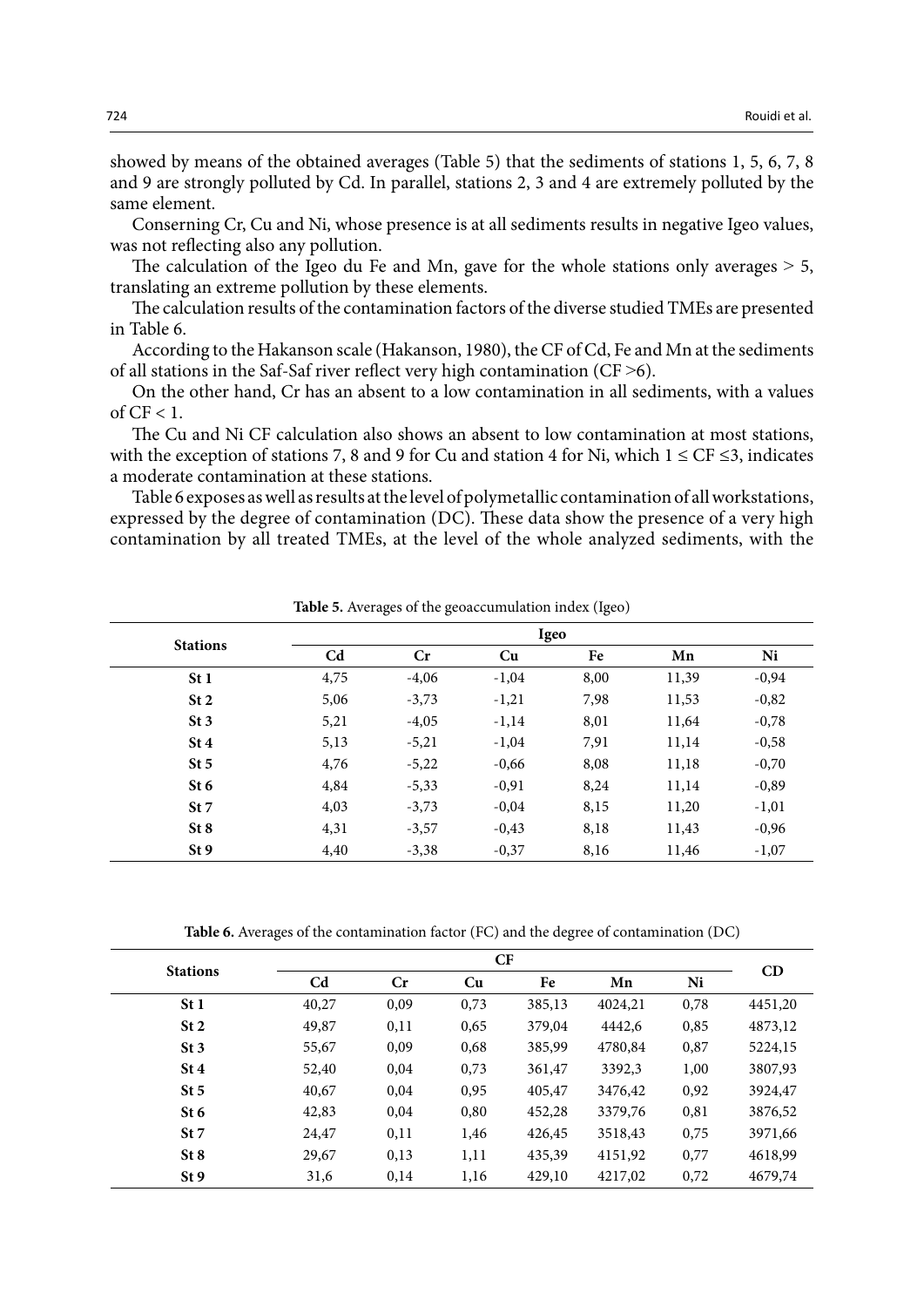| <b>Stations</b> | <b>SPI</b> | $\Sigma$ PEC |
|-----------------|------------|--------------|
| St <sub>1</sub> | 39,62      | 4,06         |
| St <sub>2</sub> | 49,06      | 4,74         |
| St <sub>3</sub> | 54,76      | 5,12         |
| St 4            | 51,55      | 5,09         |
| St <sub>5</sub> | 40,01      | 4,33         |
| St 6            | 42,14      | 4,22         |
| St 7            | 24,08      | 3,31         |
| St <sub>8</sub> | 29,19      | 3,57         |
| St 9            | 31,09      | 3,63         |

**Table 7.** Averages of SPI and ∑PEC of Saf-Saf river sediments **Table 7.** Averages of SPI and ∑PEC of Saf-Saf river sediments

**Table 8.** Sediment quality of the Saf-Saf river **Table 8.** Sediment quality of the Saf-Saf river

|                           |                          | ∪r      | ÛЦ                       | Fe      | Mn                       | Ni                       |
|---------------------------|--------------------------|---------|--------------------------|---------|--------------------------|--------------------------|
| $\langle$ TEC : Non-toxic |                          | $1 - 9$ | -                        | l - 4   | $\overline{\phantom{a}}$ | $-\mathbf{q}$            |
| $TEC < x < PEC$ : Toxic   | $\overline{\phantom{a}}$ | -       | $1 - 9$                  | $5 - 9$ | $\overline{\phantom{a}}$ | $\sim$                   |
| > PEC : Highly toxic      | $-9$                     | -       | $\overline{\phantom{a}}$ | $\sim$  | $\overline{a}$           | $\overline{\phantom{a}}$ |

values of  $DC > 24$  at each station. These rates are mainly due to manganese and iron, whose presence is notable. According to the DC values, the order of classification of the different stations in terms of contamination is as follows: St  $3 > St$  2  $> St$  9  $> St$  8  $> St$  1  $> St$  7  $> St$  5  $>$ St  $6 > St 4$ .

The calculation of the sedimentary pollution index relating to the study stations gave only 20 values, indicating that sediments at all stations are hazardous (Table 7). The problem of the use of this index is the weight of cadmium on the SPI result. Indeed, the coefficient 300 appears to overestimate the toxicity of cadmium. Hence, SPI is often correlated with Cd (Billon et al., 2010), this metal is considered as extremely toxic for benthic fauna (Lesven, 2008).

The sediment quality evaluation of the Saf-Saf river was based on the results of Table 7, by comparing the TME levels at the nine stations with the CET and PEC values (MacDonald, 2000). This analysis revealed three levels of toxicity (Table 8).

The Cr and Ni in the sediments of stations 1 to 9 and Fe in stations 1 to 4 are not toxic. Nevertheless, the rest of the studied TMEs, as well as for Fe at stations 5 to 9, constitute a (toxic or very toxic) danger for the environment of the Saf-Saf river.

In contrast, the PEC calculation of four TMEs in the sediments of the workstations (Cd, Cr, Cu and Ni), using the formula proposed by Billon et al.(2010) allowed for obtaining results presented in Table 5. These results are thus all superior than 1, suggesting that it is possible at overall stations to observe the toxic effects related to metals, according to Billon et al.(2010).

#### **CONCLUSIONS**

At the end of this work, which consists of applying an assessment of the sediments contamination of the Saf-Saf river, by employing various indices. We found that most of these sediments are composed of silt, with some clay and/or coarse sand in some samples. The monitoring of the evolution of the six metal trace elements (Cd, Cr, Cu, Fe, Mn, and Ni) at the sediments of Saf-Saf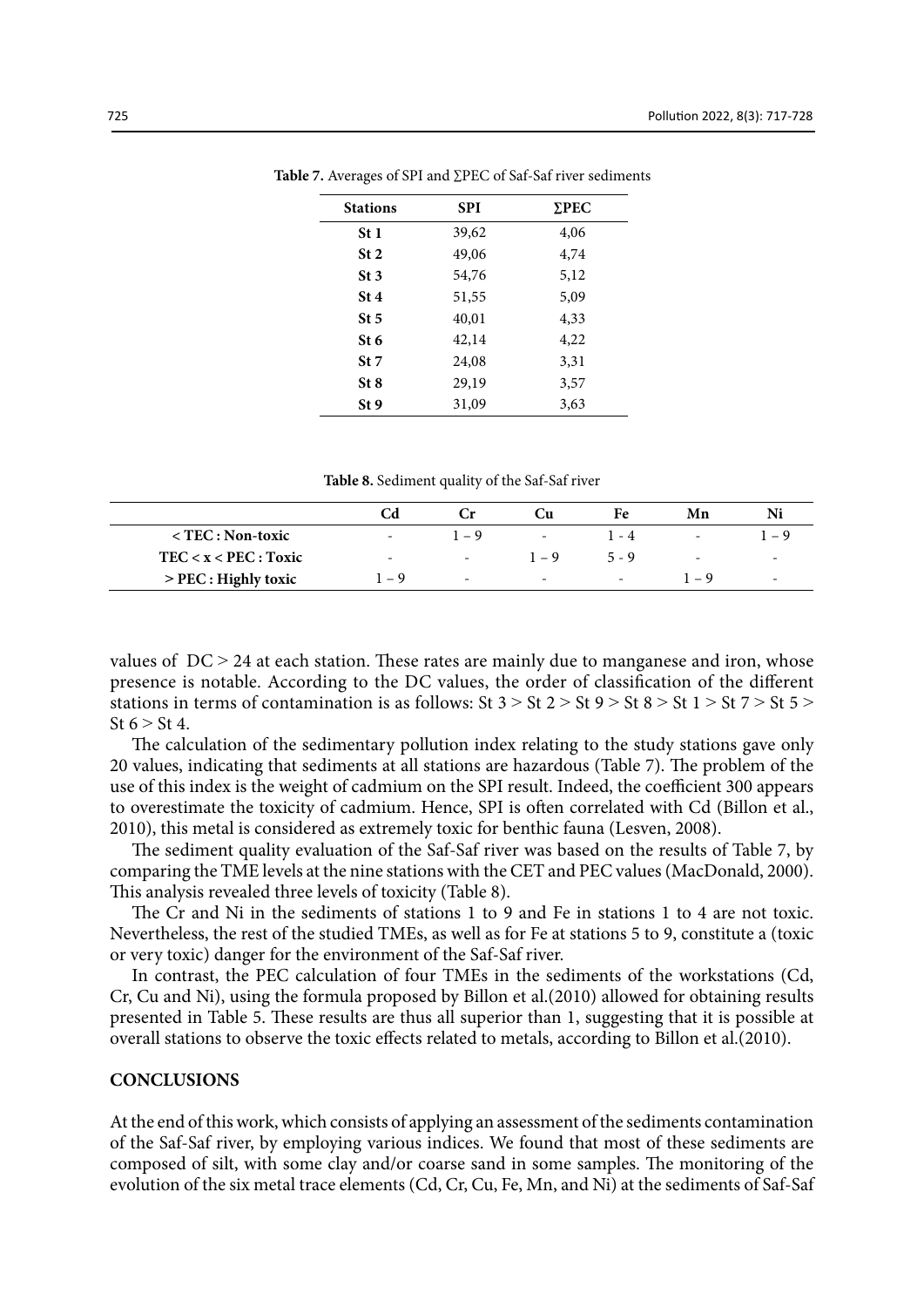river, mentions that their contents undergo an irregular evolution according to this order : Fe>  $Mn > Ni > Cu > Cd > Cr.$ 

The contents of all these TME show a polymetallic contamination of the sediments by several metals essentially by Fe, Mn and Cd. Otherwise, this sediment contamination remains inferior than the concentrations found by other authors at river sediments.

The calculation of the Geoaccumulation Index montioned that Cd present a high and variable pollution: high contamination (stations 1, 5, 6, 7, 8 and 9) to extreme contamination (stations 2, 3 and 4). While the Fe and Mn, translate an extreme pollution at all stations.

The contamination factors of Cd, Fe and Mn which are at present in the sediments of all the stations of Saf-Saf river, reflect a very high contamination  $(CF > 6)$ , confirming the results of the Igeo. Whereas, the CF of Cu (stations 7, 8 and 9) and Ni (station 4) indicate moderate contamination.

The degree of contamination index shows a very high polymetallic contamination at overall workstations, whose main cause is the abundance of iron and manganese.

The Sedimentary Pollution Index at the study stations points out that the sediments of all stations are hazardous (SPI  $>$  20), because their SPI is often correlated with Cd.

The environmental quality of the Saf-Saf river sediments, was realized by comparing our results with the values of the TEC and the PEC, belonging to the American guide standards SQGs (Sediment Quality Guidelines), mentioned that the metals Cd, Cu and Mn present a great danger of toxicity at the nine workstations. The danger of toxicity is likewise caused by the presence of Fe at stations (5 to 9). The considerable enrichment by certain metallic elements (Cd, Fe and Mn), could also be of agricultural origin linked to soil leaching and the spreading of fertilizers at the level of the two banks of the Saf-Saf river. Without excluding industrial, urban and road traffic, which contribute to this enrichment.

The potential causes and threats of pollution at Saf-Saf river sediments are multiple and closely related with intense human activity. Apart from, the use of these different indices does not allow us to recognize precisely intervening pollution resources in this contamination.

#### **ACKNOWLEDGMENTS**

Authors would like to thank Mister Rouidi Mohamed Breddedine and Miss Haladj Soumaya for frensh and english proofreading. We also thank the students Slimani M. and Boudioua S., for their participation in this study. We thank the soil physics laboratory, from University of August  $20<sup>th</sup>$ , 1955-Skikda and Laboratory of the Natural Gas Liquefaction Complex of Skikda (GL1/K); for their collaboration in characterization of our samples.

# **GRANT SUPPORT DETAILS**

The present research did not receive any financial support.

#### **CONFLICT OF INTEREST**

The authors declare that there is not any conflict of interests regarding the publication of this manuscript. In addition, the ethical issues, including plagiarism, informed consent, misconduct, data fabrication and/ or falsification, double publication and/or submission, and redundancy has been completely observed by the authors.

#### **LIFE SCIENCE REPORTING**

No life science threat was practiced in this research.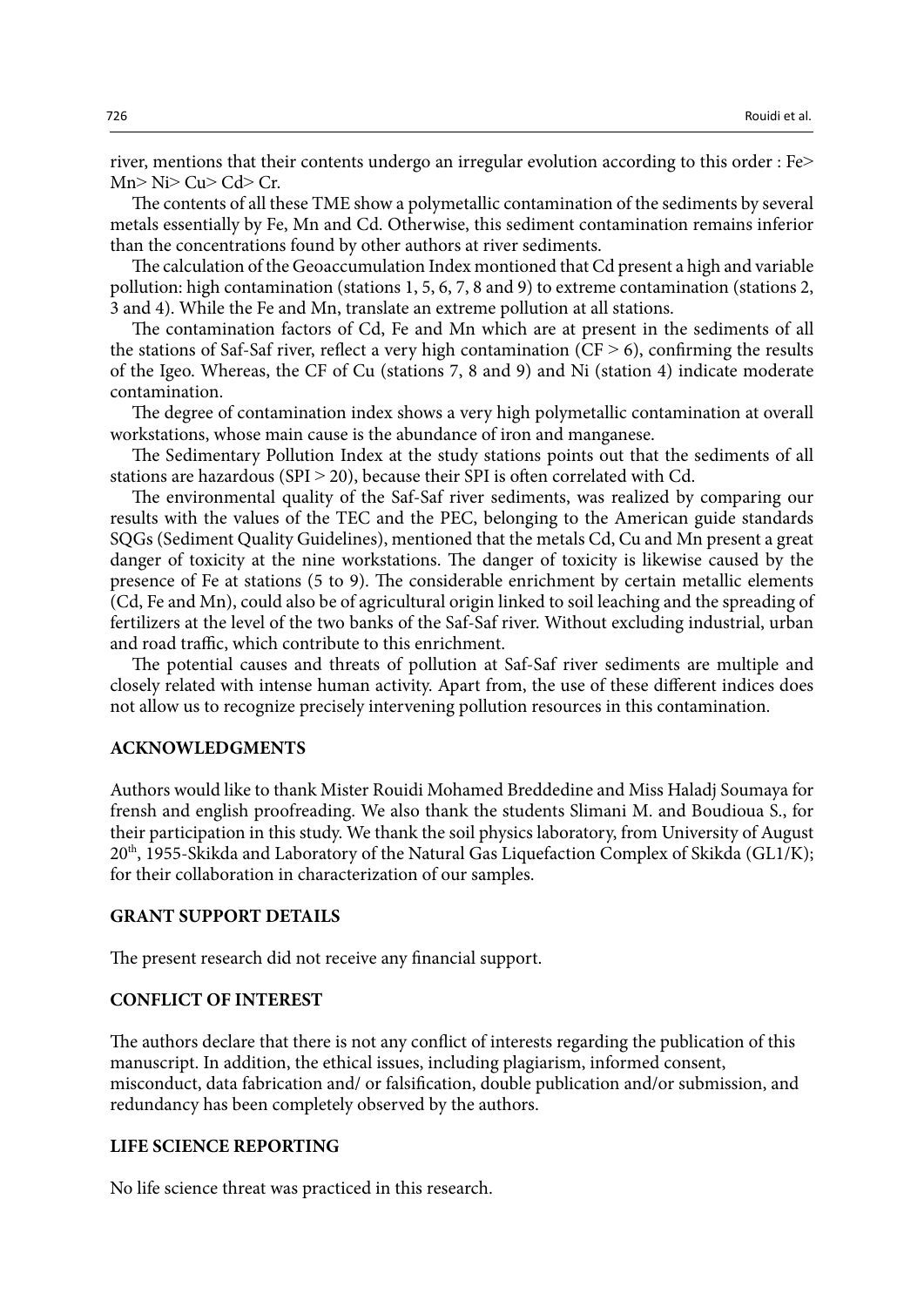# **REFERENCES**

- Afri-Mehennaoui, F. Z., Sahli, L. and Mehennaoui, S. (2009). Evaluation de la contamination par le cadmium, le plomb et le zinc de l'eau, des sédiments de l'oued Rhumel et son affluent le Boumerzoug et leur transfert vers une plante semi-aquatique: Rorippa nastrutium aquaticum (L.). Sciences & Technologie, 29, 45-55.
- Axtmann, E.V. and Luoma, S.N. (1991). Large-scale distribution of metal contamination in the finegrained sediments of the Clark Fork river, Montana, U.S.A. Appl. Geochem, 6, 75-88.
- Belabed, B.E., Laffray, X., Dhib, A., Fertouna-Belakhal, M., Turki, S. and Aleya, L. (2013). Factors contributing to heavy metal accumulation in sediments and in the intertidal mussel *Perna perna* in the Gulf of Annaba (Algeria). Marine Pollution Bulletin, 74, 477-489.
- Benjama, A., Morakchi, K., Meradi, H., Boukari, A., Chouchane, T., Belaabed, B.E. and Djabri, L. (2011). Caractérisation des matériaux biologiques issus d'un écosystème naturel «PNEK » situé au Nord-Est de l'Algérie. J. Soc.Alger.Chim., 21(1), 45-58.
- Benyoucef, F. and Traifi, F. (2009). Contribution à l'étude de l'impact des rejets liquides des CTE sur les eaux superficielles de l'oued Saf-Saf (Commune de Skikda). Mémoire d'ingénieur d'état, Université de Skikda (Algérie).
- Billon, G., Descamps, R., Grare, C.B., Ouddane, B. and Fischer, J.C. (2010). Evaluation de la biodisponibilité des métaux dans les sédiments, Rapport Scientifique, phase II, Université Lille 1.
- Biney, C., Amuzu, A. T., Calamari, D., Kaba, N., Mbome, I. L., Naeve, H., Ochumba, O., Osibanjo, O., Radegonde, V. and Saad, M. A. H. (1991). Etude des métaux lourds. Agronomie Africaine, 3, 73-140.
- Bouchalit, Z., Boughagha, B. and Louahem, S. (2012). Evaluation de la pollution par les métaux lourds dans les sédiments de l'oued Saf-Saf (Skikda-Algérie). Mémoire d'ingénieur d'état, Université de Skikda (Algérie).
- Boudioua, S. and Slimani, M. (2016). Qualité des sédiments de l'oued Saf-Saf (sites de Hamrouche Hamoudi, Ramdane Djamel, Salah Bouchaour). Mémoire de master en Ecologie des écosystèmes aquatiques, Université de Skikda (Algérie).
- Charriau, A. (2009). Etude de la contamination organique et métallique associée aux sédiments du district hydrographique international de l'Escaut, Ecole Doctorale Sciences de la matière, du rayonnement et de l'environnement, Université Lille1.
- Claisse, D. (1995). Surveillance du milieu marin « Les métaux lourds dans les sédiments de la baie de Seine ». Travaux Du RNO, 25 p.
- Copaja, S. V. and Muñoz, F. J. (2018). Heavy metals concentration in sediment of Luta river basin, J. Chil. Chem. Soc., 63(1), 3878-3883.
- Cosson, R. (1987). Influence des pratiques agricoles sur les contaminations des écosystèmes aquatiques par les métaux lourds : Approche écotoxicologique. Thèse d'Etat Univ. de Paris Sud 1.
- Coulibaly, A.S., Monde, S., Amani, E.M., Aka, K., Akobé, A.C. and Gérard, B. (2014). Caractérisation des indices de pollution (Igeo, Pli, Tec et Pec) d'un environnement estuarien à forte pression anthropique : la baie de Bietry (Côte d'Ivoire, Golf de Guinée). International Journal of advanced information Science and Technology, 3(12), 135-139.
- Fawzy, E.M., Rashed, M.N. and Soltan, M.E. (2017). Exposure assessment of heavy metals pollution enriched in core sediment samples of river Nile, Aswan, Egypt. Environment, Earth and Ecology, 1(1), 46-60.
- Forstner, U. and Wittmann, G.T.W. (1981). Metal pollution in the aquatic environment. Springer-Verlag, 2nd Eds., 481p. New York.
- Hadjem, A. (2010). Evaluation de la qualité physico-chimique des sédiments de l'oued Saf-Saf (Cas des hydrocarbures). Mémoire d'Ingénieur d'état, Université de Skikda, Algérie.
- Hakanson, L. (1980). Ecological risk index for aquatic pollution control, a sedimentological approach. Water. Res. 14(8), 975-1001.
- Ingersoll, C.G., Haverland, P.S., Brunson, E.L., Canfield, T.J., Dwyer, F.J., Henke, C.E., Kemble, N.E., Mount, D.R. and Fox, R.G. (1996). Calculation and evaluation of sediment effect concentrations for the amphipod *Hyalella azteca* and the midge *Chironomus riparius*. J. Great Lakes Res., 22, 602–623.
- Jouanneau, J.M., Boutier, B., Chiffoleau, J.F., Latouche, C. and Philipps, I. (1990). Cadmium in the Gironde fluvioestuarine system: Behaviour and flow. Sci. Total Environ. 97, 465– 479.
- Krika, A. and Krika, F. (2017). Evaluation of the status of heavy metal pollution in surface water and sediments of the Nil River (North Eastern Algeria). Pollution, 3(2), 301-310.